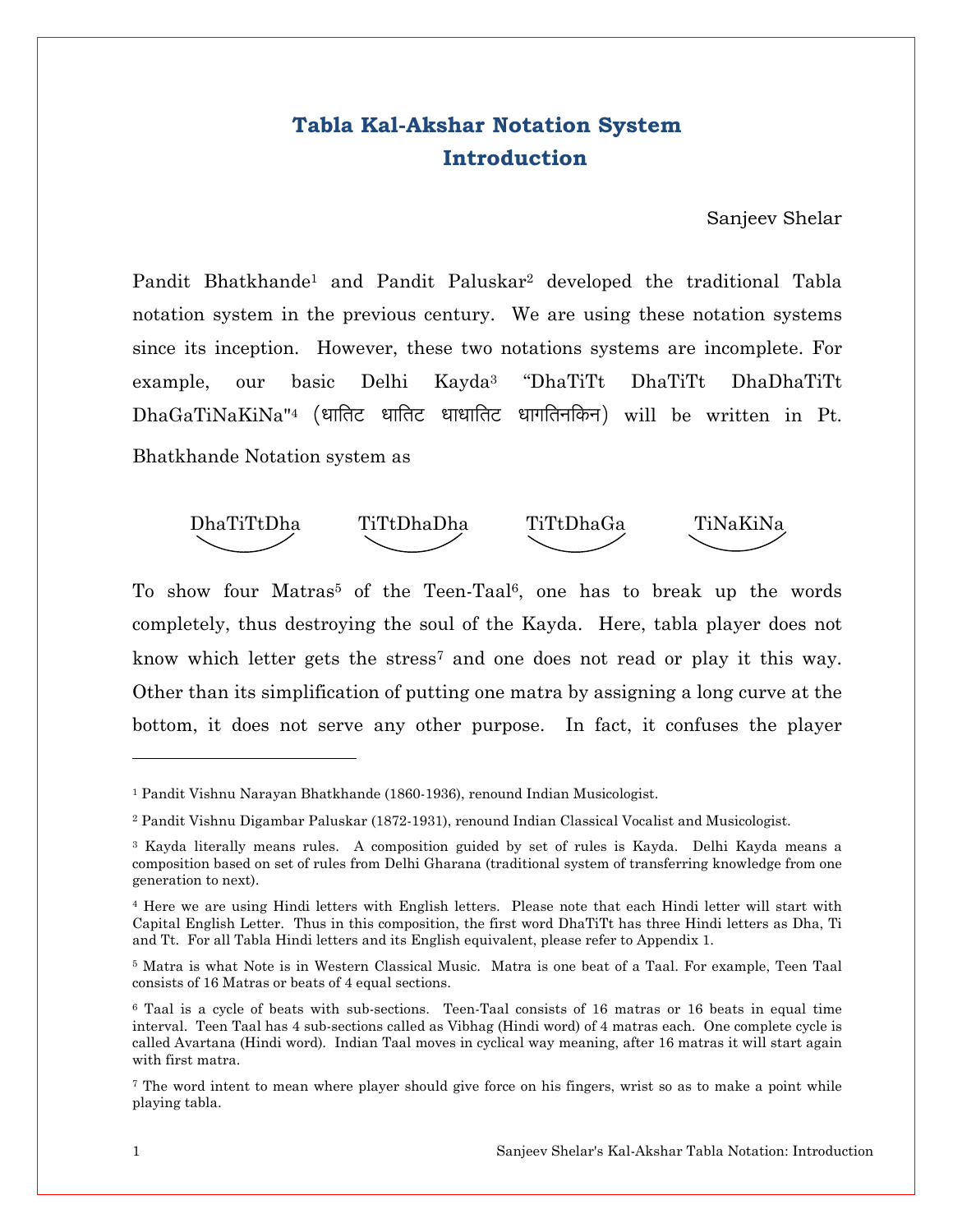completely. We do know Jati<sup>8</sup> or Laya<sup>9</sup> of the composition. If we write the same Kayda in Pt. Paluskar Notation system, it will be written as



Here one does not know where the Matra starts and ends. In both the systems, no one knows how the strokes are played on Tabla. These systems are predominantly time measure systems. Most of the books on Tabla mentions about the need for the improved table notation system. Western music notation system has progressed for the past few centuries. One can play an instrument once he learns the notation. Due to this the western music, especially western classical music progressed faster and worldwide. The traditional Indian education system is of Guru<sup>10</sup> Shishya<sup>11</sup> Parampara<sup>12</sup> (Master-Student Tradition). This consisted of Guru transferring his knowledge vocally to Shishya. There was hardly any writing of compositions and Shishya was to remember it throughout his life to further transfer the knowledge he learned from his Guru. This is also known as Gharana system. Due to this reason, many best compositions were lost and it put restrictions on the music's unrestricted progress. In the western musical system, one has to play the composition exactly as written and the artist is not allowed to any variation while presenting. The Indian music did not restrict this part on the artist and he was allowed to do any number of variations

 $\overline{a}$ 

<sup>&</sup>lt;sup>8</sup> Jati is one of the character of the composition. It depends on how many laghus (Hindi word meaning number of sub-parts) are present in one Matra. In this composition, there are four matras and each matra has four laghus. Thus, the first matra has Dha, Ti, Tt and Dha as four laghus. Since four laghus in one matra called as Chatastra (Sanskrit word for four) Jaati. Likewise there are Tistra (3 Laghus), Khanda (5 Laghus), Mishra (7 Laghus), etc.

<sup>9</sup> Laya (Sanskrit word meaning speed) is the equal time interval between two matras.

<sup>10</sup> Guru (Sanskrit word) meaning Master or Teacher.

<sup>11</sup> Shishya (Sanskrit word) meaning disciple or student.

<sup>12</sup> Parampara (Sanskrit word) meaning tradition.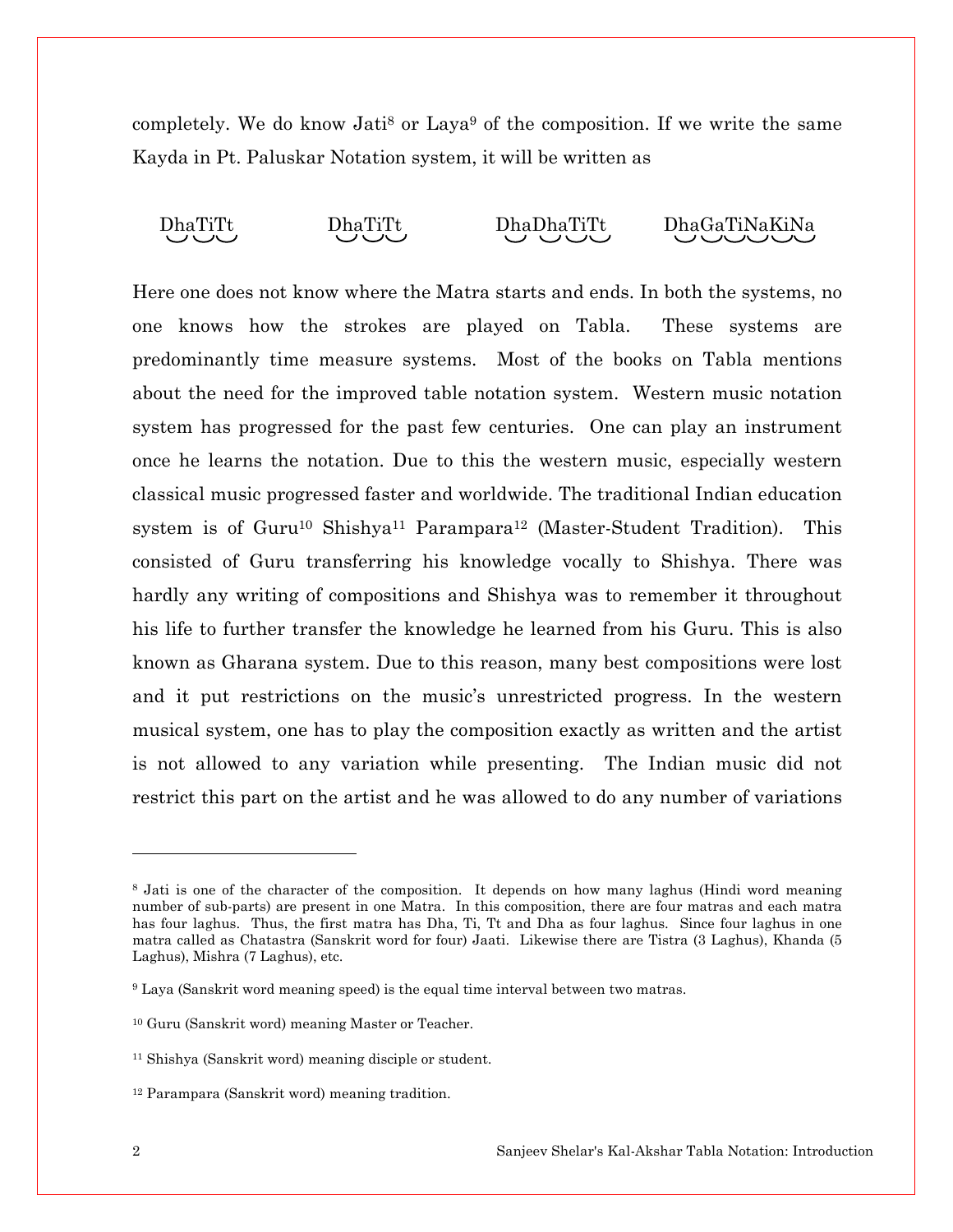within boundaries of that Raga<sup>13</sup> per his skills in the presentation. This also restricted the need for written composition. Whatever the cause may be, but western classical system progressed faster than Indian classical music. Today's western classical musical notation system has probably reached its zenith.

Indian Tabla playing has progressed tremendously. There are many good books on Tabla giving the best compositions. However, one does not know how to play them correctly, as there is no scientific way of writing the notations. This is because we are still using Pt. Bhatkhande and Pt. Paluskar notation system, which was written mainly for Swar like Sa Re Ga Ma and not for Tabla's Dha Dhin Dhin Dha. In reality, tabla's compositions are based on mathematics and mathematics is a complete science. As such, the tabla notation system should have been developed long time ago.

Many books have done critical analysis of Pt. Bhatkhande and Pt. Paluskar's notation system. Hence, we will not elaborate again on the same thing. However, almost all books have written about the improved tabla notation system showing how the particular "Bol" (letter) is played. Pandit Sudhir Mainkar<sup>14</sup> in his book 'Tabla Vadan – Kala Aur Shastra'15 (Table playing – Art and Science) has written the objectives for Swar-Kal notation system (Time and How to play) as follows:

- 1. Keeping the original form of the composition.
- 2. Not to lose the composition due to memory loss.
- 3. Giving the knowledge in originality to the next generation.
- 4. The need to understand what we hear from reading the composition.

l

<sup>13</sup> Raga (Sanskrit word) meaning the composition of certain notes or Swara (Sanskrit word).

<sup>14</sup> Renound musicologist. Desciple of Ustad Inam Ali Khan of Delhi Gharana and Pandit Sudir Saxena of Ajarada Gharana. He is an authority on Tabla as a science and art. Please see www.tablabook.com

<sup>15</sup> See Reference at the end for book details.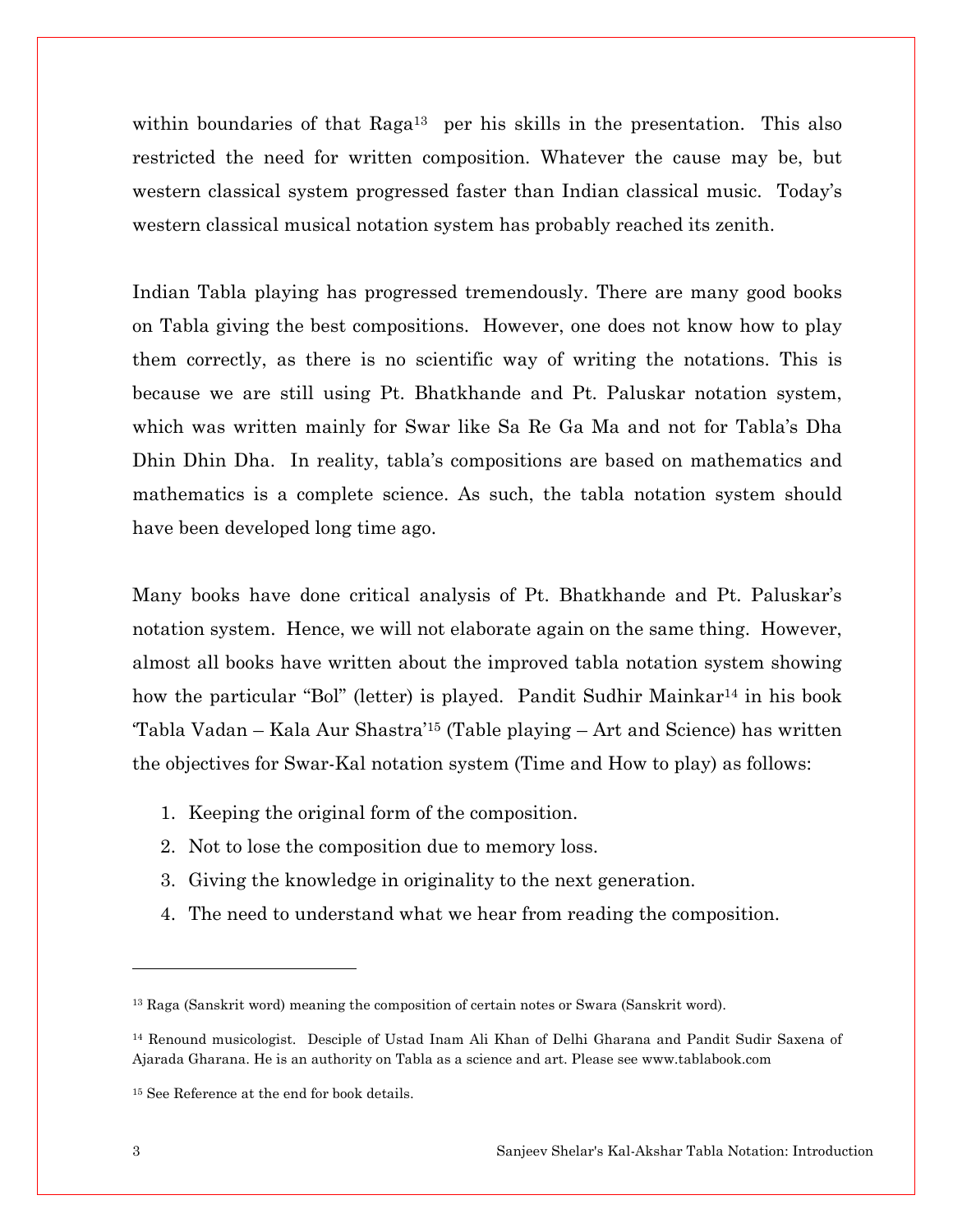5. The ability in novice artist to play the composition without the aid of his/her Guru.

I added two more objectives to this list as

- 6. To clear the difference in playing and saying  $(Padhant<sup>16</sup>)$ , like we say DhiKiTt but it is played as Dhi Ti Tt.
- 7. Those who do not know Devnagari Script should also be able to understand the notation system and play the composition.

I felt the need for improvised tabla notation system from the very day I started learning tabla. As I progressed further, it became apparent that not only me, but also everyone is looking forward for a new notation system that will at least take away the deficiencies of Pt. Bhatkhande and Pt. Paluskar system. Keeping the above-mentioned objectives and the strong desire that tabla should become popular throughout the world, I have developed this new Kal-Akshar Notation system.

While developing the Kal-Akshar Notation system, I studied the currently used Pt. Bhatkhande and Pt. Paluskar system in detail. Most of the books have already done enough discussion about the pros and cons of these systems. In his book Tabla Vadan – Kala aur Shatra, Pandit Sudhir Mainkar has done very scientific and logical discussion about how the Kal-Swar notation system should be. He has also taken a review of some proposed development in this regard and suggested some possible systems. He has rightly stressed the issue of the need for the further research in this regard.

 $\overline{a}$ 

<sup>16</sup> Padhant (Hindi word) meaning saying the letters vocally in rhythmic fashion by having proper stress on the word keeping the laya and matra in a given Taal.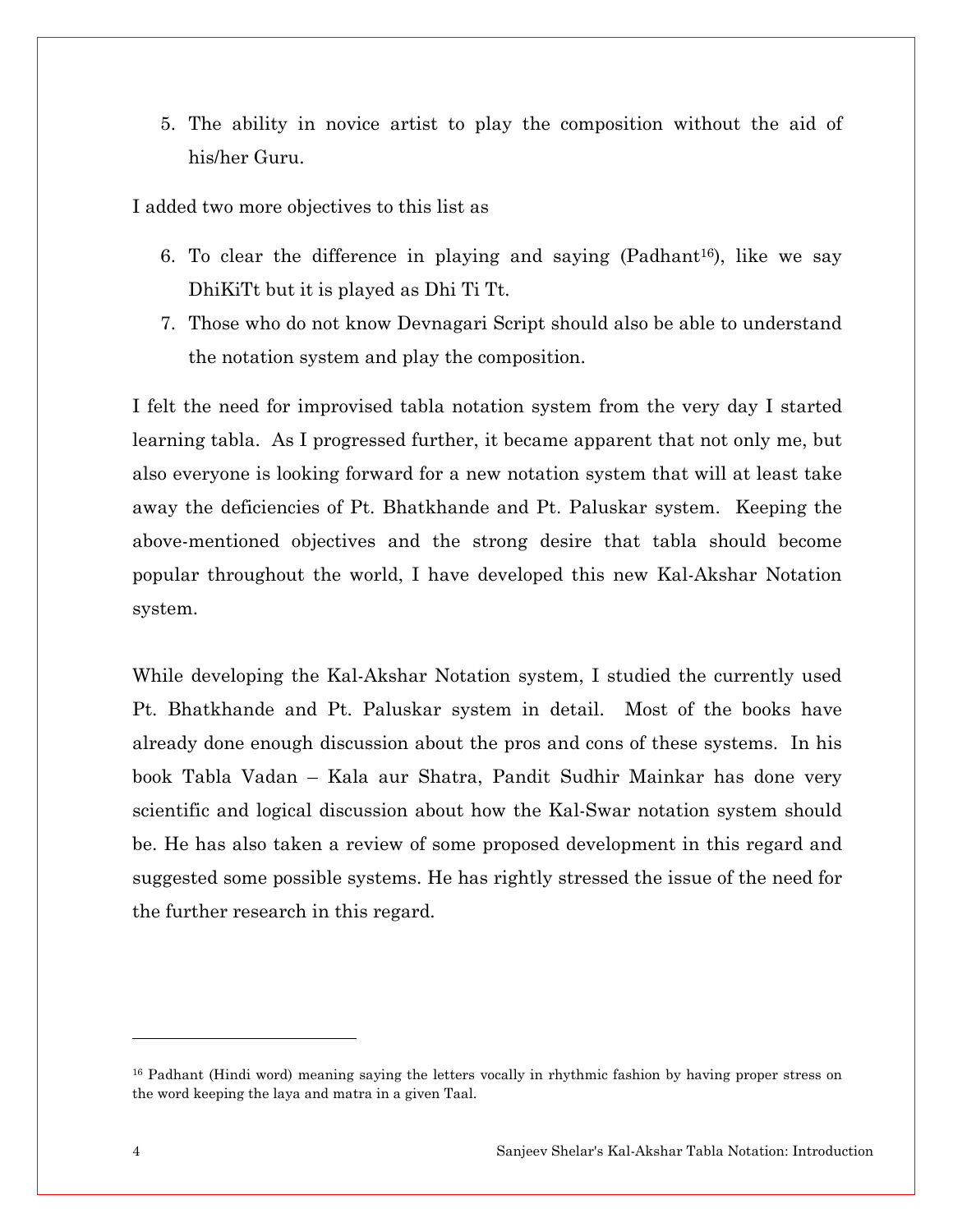Pandit Arvind Mulgaonkar<sup>17</sup> in his book "Tabla"<sup>18</sup>, has given some notation regarding Tali19, Khali20 portion of the composition. He has also given symbols for the heavy, medium strokes, Meend (base swar from Bayan), and suggested its use. Mr. Rajendra Paropkari of Aurangabad suggested me to read Robert Gottlieb's, "Solo Tabla Drumming of North India"21. In this book, Mr. Robert Gottlieb has used the western classical notation system for Tabla. He used symbol for Dha and Ti; then also wrote the composition in English and used the western classical time scale symbols for it. Pandit Yogesh Samsi22 suggested me to read articles by Mr. James Kippen<sup>23</sup>. On Mr. Kippen's website (now it is down) he has given symbols for some letters and tried to make use of western system. I was lucky to study these articles before he took down his website. I had many discussions with my Guru Mr. Abhay Samant<sup>24</sup> on this issue and that inspired me to do further research in this field.

I did lot of research by reading various books on Tabla, getting various articles from internet etc. By reading lot of blogs, it became very clear that there is tremendous need for the new system. I thought of using western classical notation system in this regard like others learned artist mentioned above. I studied the western notation system and came to conclusion that there are some

 $\overline{a}$ 

<sup>17</sup> Renound Tabla player, musicologist and prominent disciple of Ustad Amir Husain Khan, Khalifa of Farukhabad Gharana. He is an authority on Tabla as science and art.

<sup>18</sup> See References at the end for book details.

<sup>19</sup> Tali (Hind word) menaing clap. As Taal is subdivided into parts, each part begins with clap (Tali) or noclap (showing hands in the opposite direction of clapping) called as Khali (Hindi word meaning empty).

<sup>20</sup> Ibid.

<sup>21</sup> See Reference at the end for book details.

<sup>22</sup> Leading Tabla player and disciple of Ustad Allar Khan of Punjab Gharana.

<sup>23</sup> University of Toronto Professor. He studied Tabla and wrote many articles.

<sup>24</sup> Based out of Aurangabad. Grandson of Pandit G.L. Samant and son of Pandit Ramesh Samant, both renound Tabla players.